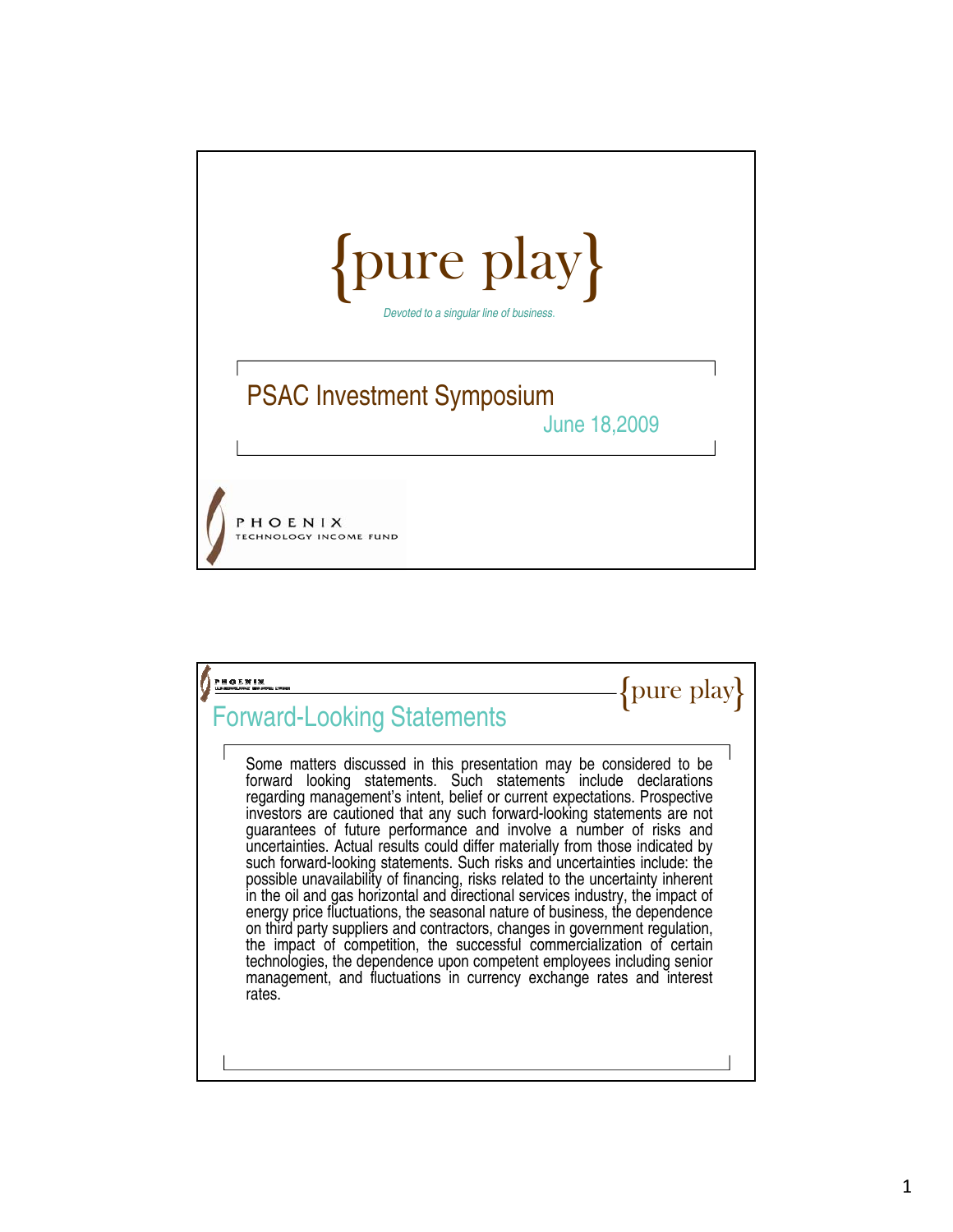

| <b>Market Data PHX.UN</b>                   | pure play                     |
|---------------------------------------------|-------------------------------|
| As of June 11, 2009                         |                               |
| Exchange                                    | <b>Toronto Stock Exchange</b> |
| <b>Shares Outstanding</b>                   | 24.4 million                  |
| Share Price (Close: June 11, 2009)          | \$8.10                        |
| 52 Week High / Low                          | \$18.26 / \$4.70              |
| <b>Current Distributions per Unit</b>       | \$0.085/month or \$1.02/year  |
| Market Capitalization (as of June 11, 2009) | \$197.7 million               |
| Trading Average (for month of May)          | 39,086/ day                   |
| Insiders Position                           | 28%                           |
| Yield                                       | 12.6%                         |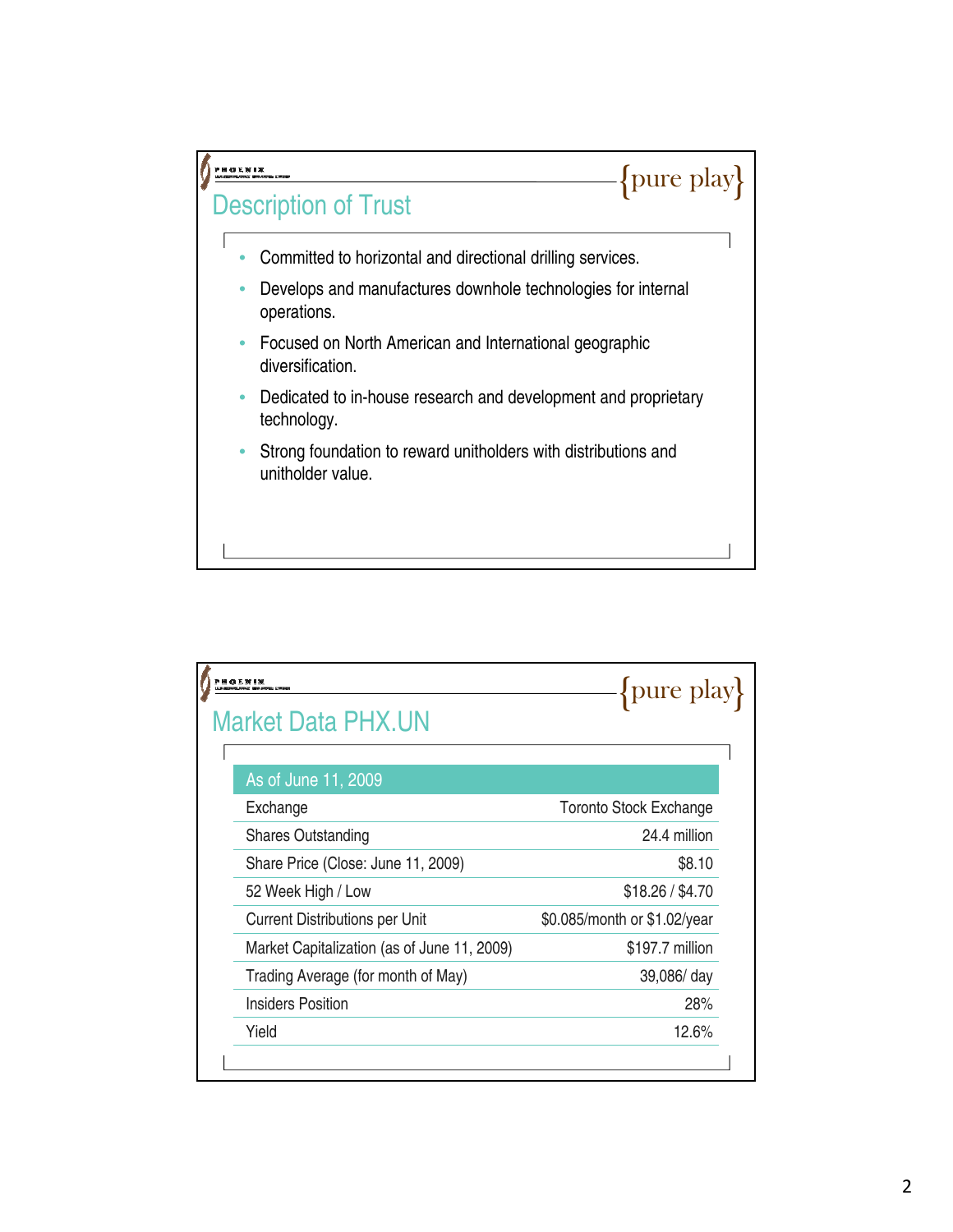| PH 43 E N 1 X<br><b>Financial Highlights</b>                              |                |               | {pure play} |
|---------------------------------------------------------------------------|----------------|---------------|-------------|
|                                                                           |                |               |             |
| (Stated in thousands of dollars except per unit amounts, and percentages) |                |               |             |
| Three-Month Period Ended March 31,                                        | 2009           | 2008          | % Change    |
| <b>Operating Results</b>                                                  | (unaudited)    | (unaudited)   |             |
| Revenue                                                                   | 35,534         | 42.011        | (15)        |
| Net earnings                                                              | 5.475          | 7.311         | (25)        |
| Earnings per unit - diluted                                               | 0.23           | 0.32          | (28)        |
| FRITDA <sup>(1)</sup>                                                     | 9.033          | 10.615        | (15)        |
| <b>Cash Flow</b>                                                          |                |               |             |
| Distributable cash (1)                                                    | 9.215          | 10.015        | (8)         |
| Cash distributions made                                                   | 6.209          | 4.376         | 42          |
| Cash payout ratio <sup>(1)</sup>                                          | 67%            | 44%           |             |
| Financial Position - (unaudited)                                          | March 31, 2009 | Dec. 31, 2008 |             |
|                                                                           | 25.974         | 26,600        | (2)         |
| Working capital                                                           |                |               |             |

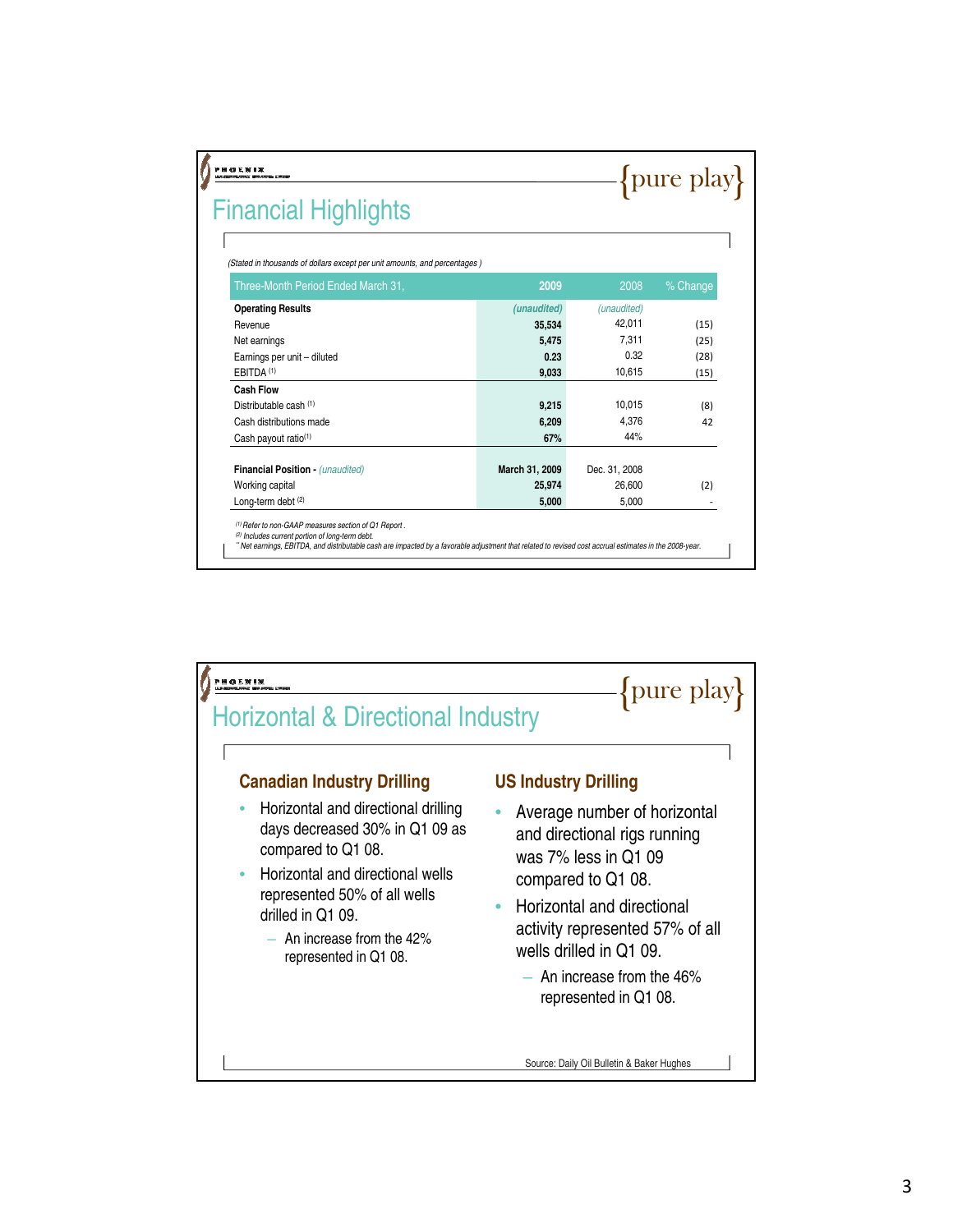

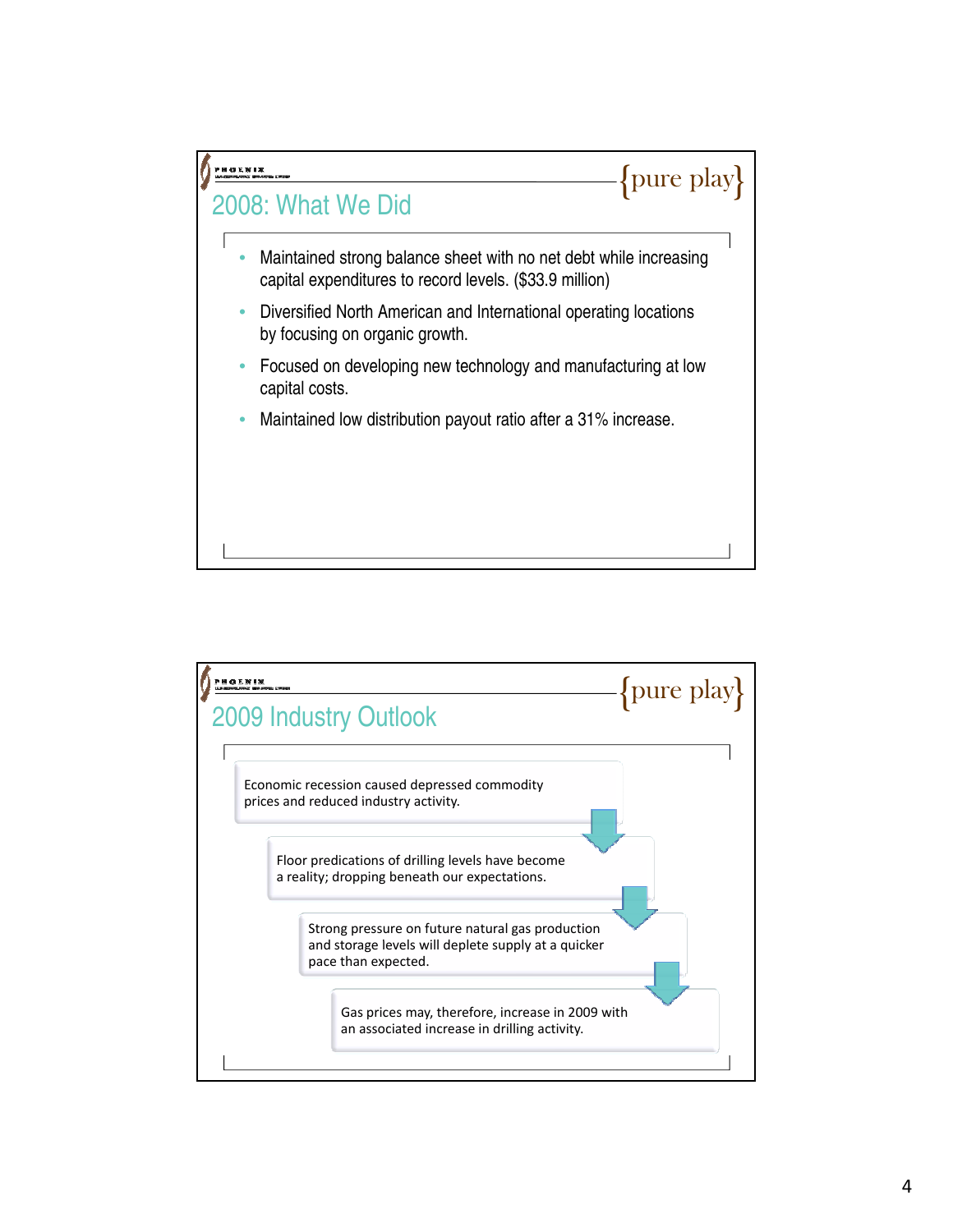